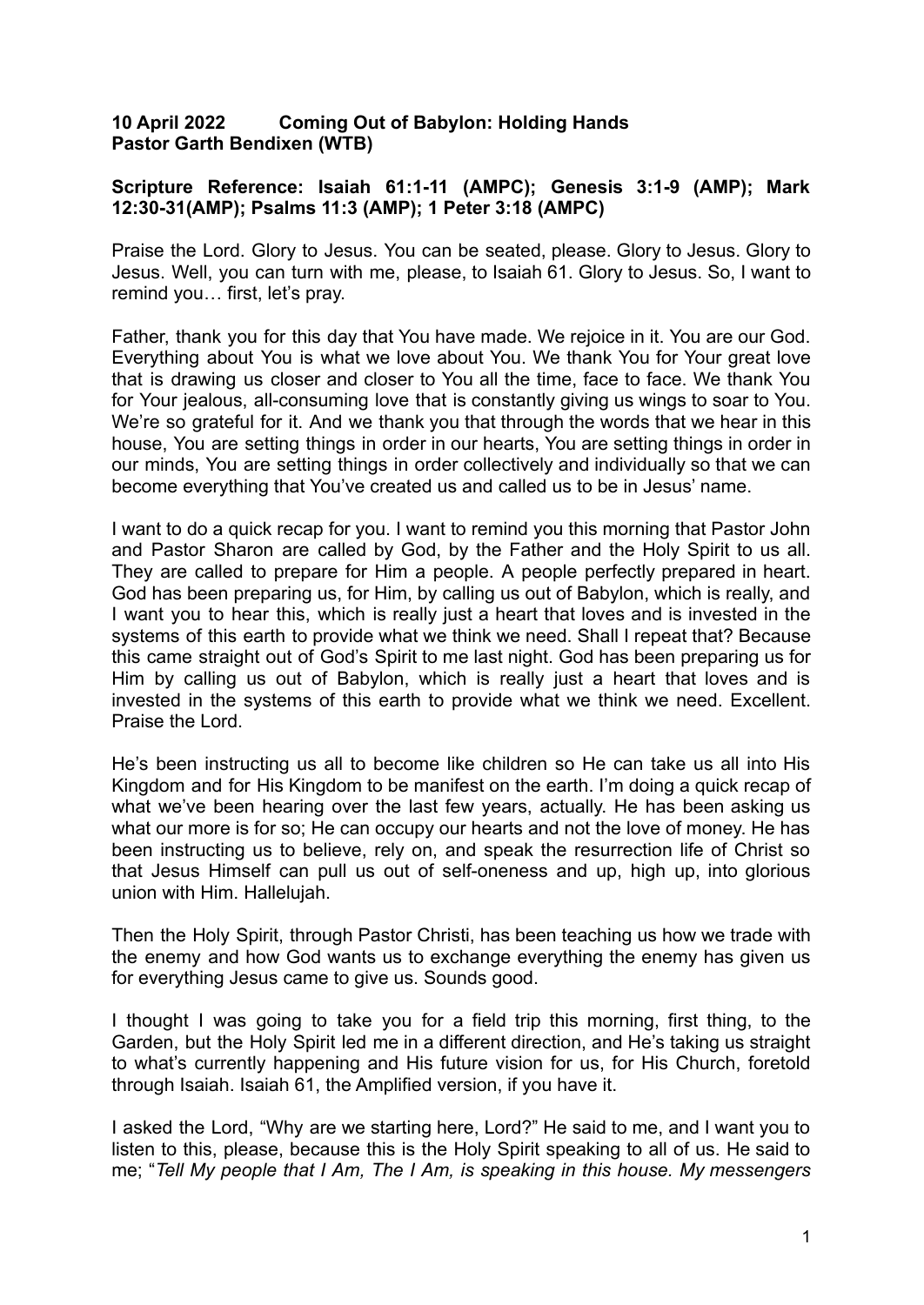*in this house yield to Me to speak My words. And those who want to know how entangled and how bound up they have become in Babylon will find themselves in these words."* The words of this house. "*I will reveal to them, according to Isaiah 61 verse 1, where they are physically and spiritually trapped in the prison of Babylon. And I will open their eyes so that they can see they are free and the doors they thought were impenetrable are actually open."* This is going to make a lot of sense to you in a moment.

"*I will take them by the hand, straight out of Babylon, into everything they have ever seen, through the eyes of faith, hope, and love*." Glory to Jesus. That is the Word of the Lord to us.

Let's get into Isaiah 61. **<sup>1</sup> The Spirit of the Lord God is upon me, because the Lord has anointed** *and* **qualified me to preach the Gospel** *of* **good tidings to the meek.** I want to take a quick moment here. The Spirit of the Lord is upon who in this house? Pastor John, and Pastor Sharon as our spiritual leaders because **they have been anointed and are qualified to preach the gospel of good tidings to the meek,** the lowly**, and afflicted.** That sounds like children to me. **He has sent me,** them, **to bind up** *and* **heal the brokenhearted, to proclaim liberty to the [physical and spiritual] captives and the opening of the prison** *and* **of the eyes to those who are bound, <sup>2</sup> To proclaim the acceptable year of the Lord [the year of His favor] and the day of vengeance of our God, to comfort all who mourn, <sup>3</sup> To grant [consolation and joy] to those who mourn in Zion—to give them an ornament (a garland or diadem) of beauty instead of ashes, the oil of joy instead of mourning, the garment [expressive] of praise instead of a heavy, burdened,** *and* **failing spirit.** Some of us can locate ourselves there, **that they may be called oaks of righteousness [lofty, strong, and magnificent, distinguished for uprightness, justice, and right standing with God].** Some of you got God's sense of humour there—by calling us oaks. *[Pastor Garth laughing]* **[lofty, strong, and magnificent oaks, distinguished for uprightness, justice, and right standing with God], the planting of the Lord, that He may be glorified.**

**<sup>4</sup> And they,** these strong oaks, **they shall rebuild the ancient ruins; they shall raise up the former desolations and renew the ruined cities, the devastations of many generations. <sup>5</sup> Aliens shall stand [ready] and feed your flocks, and foreigners shall be your plowmen and your vinedressers. <sup>6</sup> But you shall be called the priests of the Lord; people will speak of you as the ministers of our God. You shall eat the wealth of the nations, and the glory [once that of your captors] shall be yours.** Hallelujah.

**7 Instead of your [former] shame,** you can see all the exchange going on here **<sup>7</sup> Instead of your [former] shame you shall have a twofold recompense; instead of dishonor** *and* **reproach [your people] shall rejoice in their portion. Therefore in their land they shall possess double [what they had forfeited]; everlasting joy shall be theirs.** If you're wondering if I'm reading the whole thing I am. Are you getting a vision? Hallelujah.

**<sup>8</sup> For I the Lord love justice; I hate robbery** *and* **wrong with violence** *or* **a burnt offering. And I will faithfully give them their recompense in truth, and I will make an everlasting covenant** *or* **league with them. <sup>9</sup> And their offspring,** their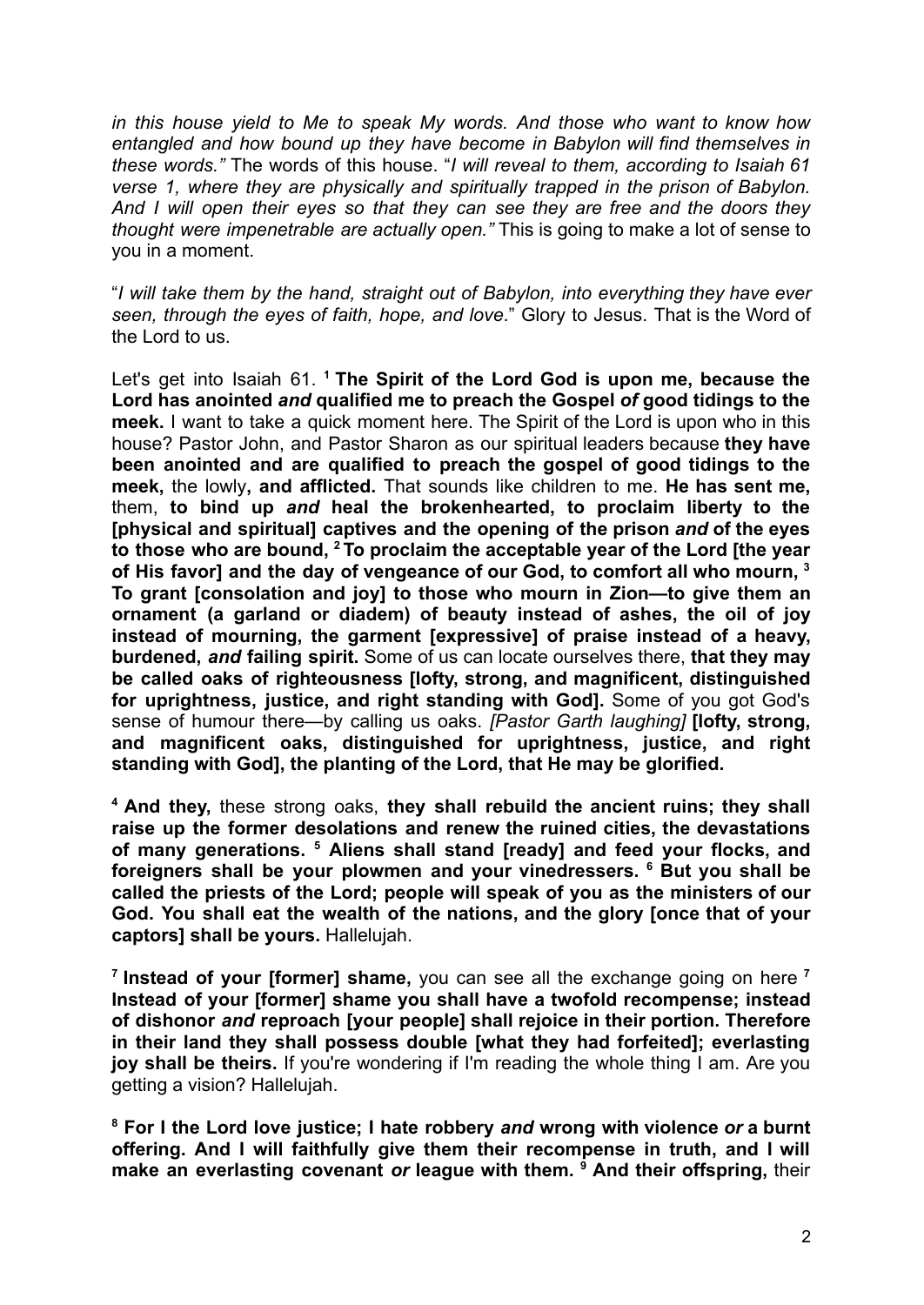children, **shall be known among the nations and their descendants among the peoples. All who see them [in their prosperity] will recognize** *and* **acknowledge that they are the people whom the Lord has blessed. <sup>10</sup> I will greatly rejoice in the Lord, my soul will exult in my God; for He has clothed me with the garments of salvation, He has covered me with the robe of righteousness, as a bridegroom decks himself with a garland, and as a bride adorns herself with her jewels. <sup>11</sup> For as [surely as] the earth brings forth its shoots, and as a garden causes what is sown in it to spring forth, so [surely] the Lord God will cause rightness** *and* **justice and praise to spring forth before all the nations [through the self-fulfilling power of His word]. Isaiah 61:1-11 (AMPC)**

Glory to Jesus. If you're ever discouraged about anything or feeling down, I suggest you turn to Isaiah 61 and let the Holy Spirit encourage you with vision. I want to read this to you again in light of what we just read.

*Tell My people that I Am, the I Am, is speaking in this house. My messengers in this house yield to Me to speak My words. And those who want to know how entangled and bound up they have become in Babylon will find themselves in these words. I will reveal to them, according to Isaiah 61 verse 1, where they are physically and spiritually trapped in the prison of Babylon and I will open their eyes to see that they are free and the doors they thought were impenetrable, are actually open. I will take them by the hand straight out of Babylon, into everything they have ever seen through the eyes of faith, hope, and love.* Glory to Jesus.

Then the Lord said to me, *take them on a field trip to the Garden, where the trade began and ended, for I have already declared the end from the beginning. For those who have ears to hear, let him hear.*

Please will you turn with me to Genesis three, we're going on a field trip together. Genesis 3:1-9, and it's all from the Amplified Bible. **<sup>1</sup> Now the serpent was more crafty (subtle, skilled in deceit) than any living creature of the field which the Lord God had made. And the serpent (Satan) said to the woman, "Can it really be that God has said, 'You shall not eat from any tree of the garden'?"** I want to remind you quickly what God actually said to them. In Genesis 2, verses 16 to 17, **Of every tree of the garden, you may freely eat.** See what God said to them, **of every tree of the garden you may freely eat.** Listen to what Satan says. **"Can it really be that God has said, 'You shall not eat from any tree of the garden'?"**

It sounds pretty close, hey. It's good to note that if you do not have a clear understanding of what the Word of God says, you become easily influenced by the devil—easily influenced. If it's just, I kind of know what the Scripture says. Look at how he twists the Truth. Make a note—lies can only be made if there is truth. Satan twists and wraps the truth around his lies so it looks good.

Very important to know what God's instructions are. There are house rules in His Word, and if we want to live fully in His house, we need to know what His house rules are. Praise the Lord. Otherwise, you become easily influenced.

**<sup>2</sup> And the woman said to the serpent;** she answered, well, here, **"We may eat fruit from the trees of the garden.** She didn't say any, though, **<sup>3</sup>except the fruit**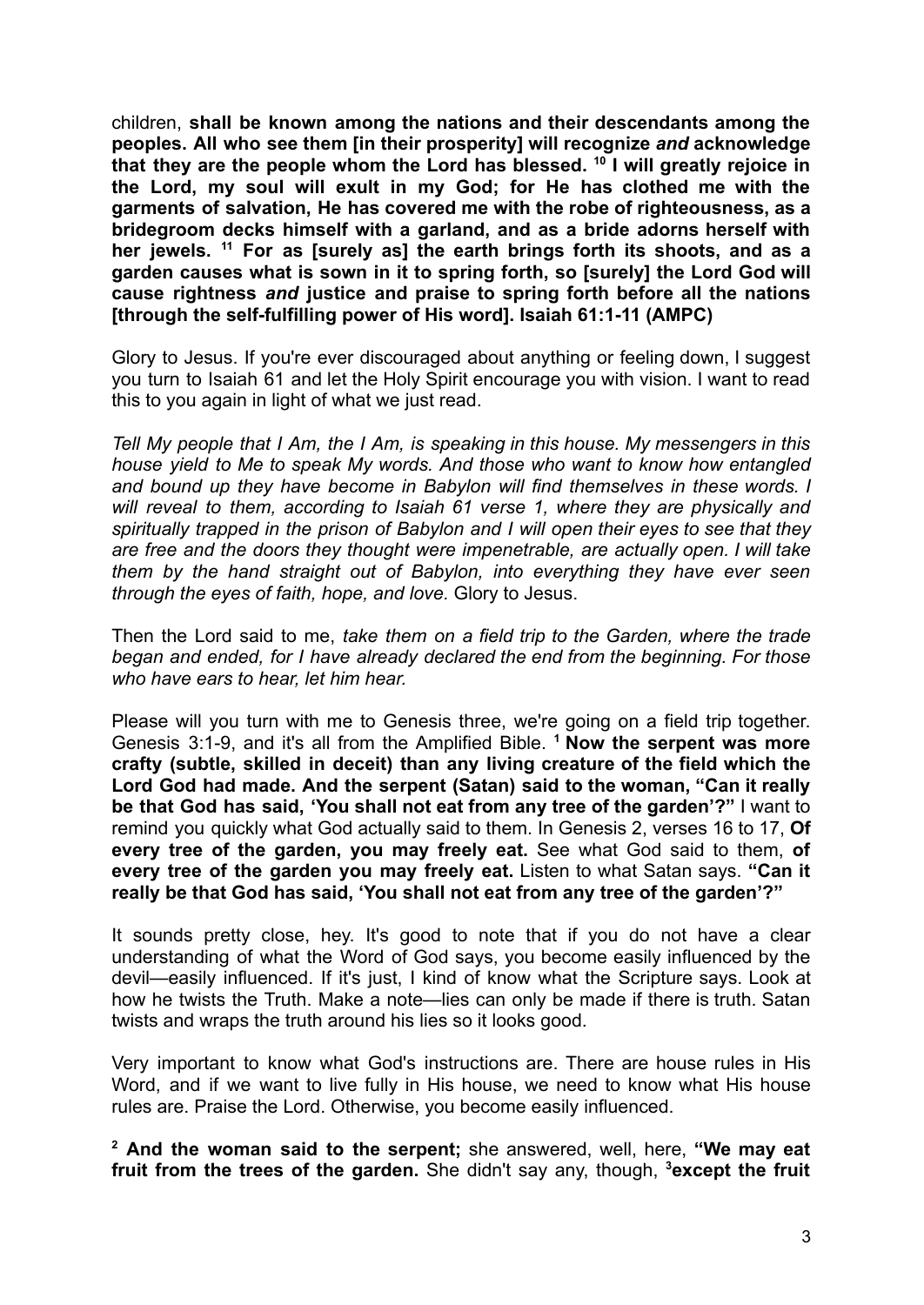**from the tree which is in the middle of the garden. God said, 'You shall not eat from it nor touch it, otherwise you will die.'"** ⁴ **But the serpent said to the woman, "You certainly will not die!** ⁵ **For God knows that on the day you eat from it your eyes will be opened [that is, you will have greater awareness].** Is everybody reading this with me? In brackets, your eyes will be opened, and you will have greater awareness, **and you will be like God, knowing [the difference between] good and evil." (Genesis 3:1-5 AMP)**

A few things to note here:- the first is that he always presents his lies by making you feel like something is being withheld from you. God is keeping something from you. He makes you feel like a victim. He makes you feel a victim of God's love. Was God keeping something from Adam and Eve? You don't have to answer me. Was God keeping something from Adam and Eve? No. Was God keeping them from something? A different way to look at it. See how Satan twisted the love of God to make Eve feel like God was keeping something from them and not protecting her.

God keeps you. Satan makes you feel kept. Praise the Lord. God keeps you. Satan makes you feel like you're in a prison. Like His ways, His instructions are keeping you from something. Remember, the Lord is helping us to locate ourselves, where we are, how much we're entangled and bound up in Babylon.

The second is that Satan was offering greater wisdom, greater awareness, a greater perspective, greater sight. Adam and Eve were mature spirit beings who knew their place. They knew they were not God Almighty. They knew they were not Jesus. They knew they were not the Holy Spirit. They knew they were kings under the King. They also knew they did not have knowledge of evil. So, evil was a mystery to them. Satan was offering to reveal a mystery to them. In so doing, he said, "You will have greater perspective, greater vision, you will be more like God." This was the trade of all trades. This is the trade; that is on offer to all of us every time we hear a message from this house. Why? Because the entrance according to Psalms 119 verse 130, "The entrance of His Words bring light and understanding to the simple" or another way of seeing it is understanding to the childlike. So the entrance of His word that we hear from this house brings light. Hallelujah.

The third is what he offers in trade you receive, but not in the way that it appears. You increase in awareness, and as you do, you die. Now you know the difference between good and evil, but now you have to deal with the consequences of death. God always wanted to keep us from the consequences of sin and death. He wanted us never to have to know the difference or deal with the consequence. Again, God was keeping us from something.

## ⁶ **And when the woman saw that the tree was good for food, and that it was delightful to look at, and a tree to be desired in order to make one wise and insightful, she took some of its fruit and ate it; and she also gave some to her husband with her, and he ate. (Genesis 3:6 AMP)**

Eve saw that this tree, *this* tree was good for food. Food represents provision. What we need. and God had already provided everything they needed. What was different about this food? What was different about this provision? Well, this provision was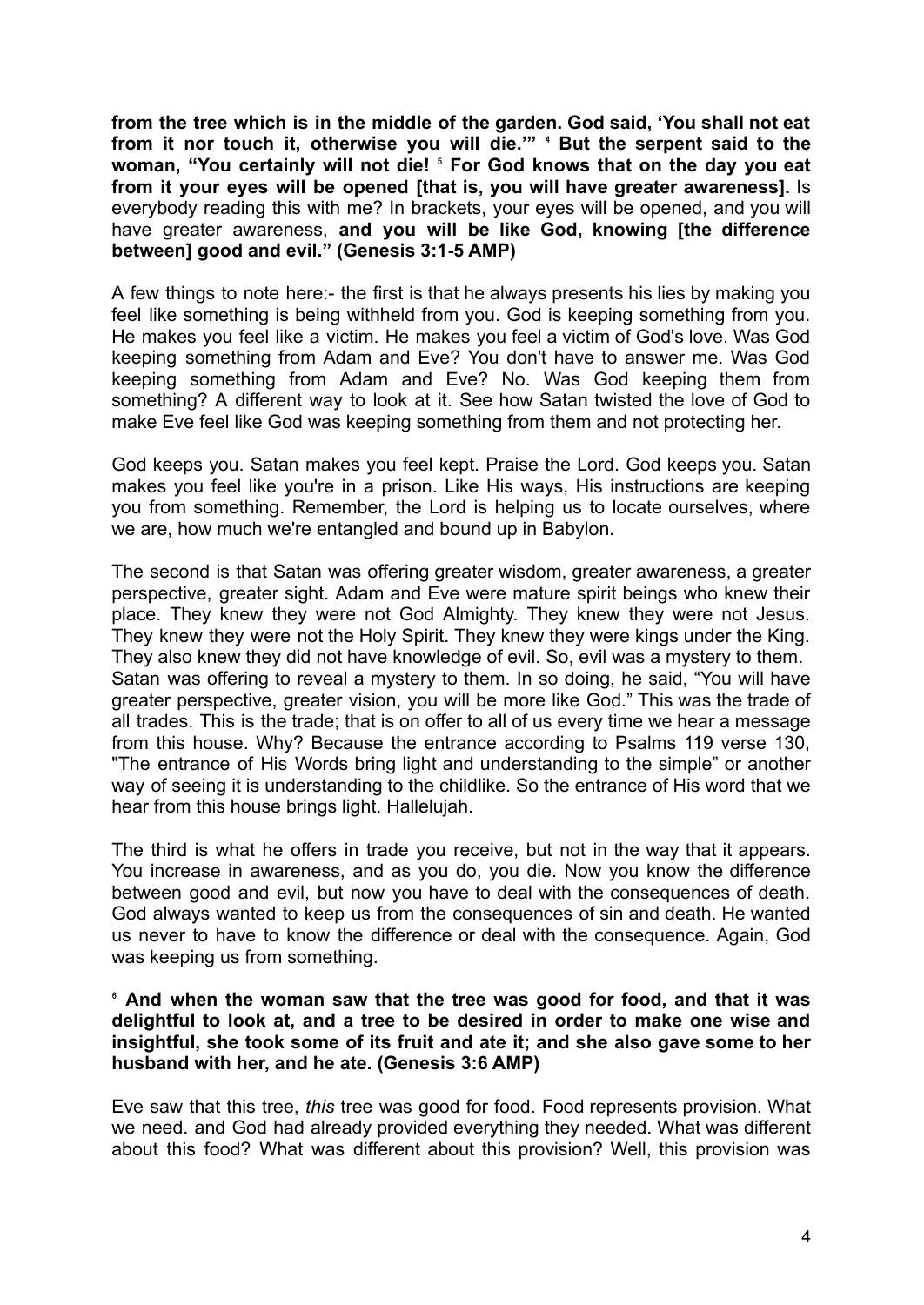delightful to look at, and it promised more than what God had provided. It also promised more God-likeness.

I had a moment here with the Holy Spirit because in my heart I saw a beautiful lure. For those of you who fish, I mean, I don't fish, but I saw it in my heart, this beautiful lure and Eve had swallowed this lure completely. She was on the hook because now she was hungry. It looked good for food. She was convinced it would make her more like God, and she loved God. What's to lose? She swallowed this entire lure.

Satan always makes his trade look good for provision and more than what God could ever provide for you. She now thought it would make a wise powerful. And here's an interesting word, insightful. So, what does *insightful* mean? *A clear, deep, and sometimes sudden understanding of a complicated problem*. She was going to need insight because a complicated problem was just around the corner.

**<sup>7</sup> Then the eyes of the two of them were opened.** I want you to read what's in brackets here**. <sup>7</sup> Then the eyes of the two of them were opened [that is, their awareness increased], and they knew that they were naked; and they fastened fig leaves together and made themselves coverings**. **[that is, their awareness increased], and they knew that they were naked; and they fastened fig leaves together and made;** if you've got a Bible, I want you to underline this, **themselves coverings**. **(Genesis 3:7 AMP)**

What happened here? They increased in awareness. They had insight. They had a sudden understanding of a very complicated problem. Here they had to deal with the consequence of death. They became self-aware. Another word for awareness is consciousness. They increased in consciousness. Where they were only conscious of life, now they were also conscious of death. Where they were conscious of good, now they will also be conscious of evil. This evil consciousness changed the way they saw themselves and each other. It revealed their nakedness and their need for covering. Remember, you underlined *themselves, covering*.

It reveals their nakedness and their need for covering. The lie had been revealed in the consequence, so not how it appeared to be. Now the lie is revealed in the consequence. They thought they would have more life, but life had been taken. They knew the difference between being spirit-filled and now being diluted with death. They knew God had been covering them, and now they were uncovered. This is truth. God was covering them with His life, His glory, His light, His power and with His Spirit. They were only spirit conscious, but now they had traded spirit-consciousness for self-consciousness, hidden in the lie that they would become more like God. They'd exchange the spirit for self.

Galatians 6 verse 8, they had sown to the flesh, and from the flesh reaped corruption. What do they do now? They are confused. They're afraid, and we see what begins as a result of this—They covered themselves.

I've said in a previous message that our best efforts to cover and provide for ourselves are like fig leaves. God covers in Glory and man with leaves. Hallelujah. You're either going to laugh there, or you are going to cry there. Glory to Jesus.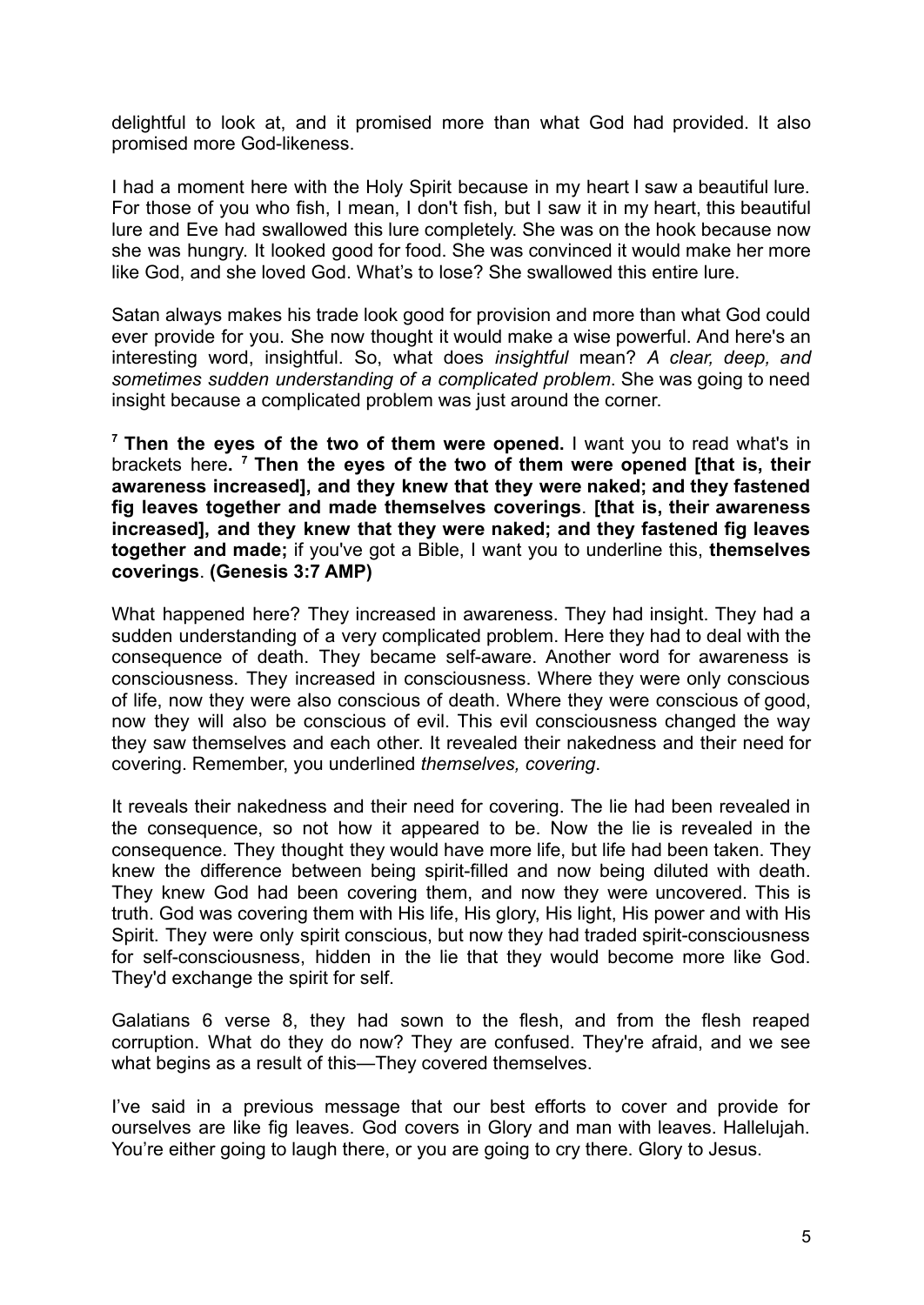Verse 8, **<sup>8</sup> And they heard the sound of the Lord God walking in the garden in the cool [afternoon breeze] of the day, and the man and his wife hid…** and here you can underline again if you have a Bible, *kept themselves*, **so the man and the wife hid** *and* **kept themselves from the presence of the Lord God among the trees of the gardens (Genesis 3:8 AMP).**

Here is where a lot of us can find ourselves. They were now no longer attracted to the sound of the voice of the Lord. They were afraid of it. Their self-consciousness changed the way they heard the voice of the Lord. It revealed their lack. They no longer loved the voice of the Lord in the same way. They no longer trusted the voice of the Lord in the same way. Why? Because now, they had another consciousness inside of them. A self-willed, evil consciousness.

This consciousness was pushing and pulling them this way and that away from God, accusing them of their guilt and producing shame. This voice probably sounded like this [*Pastor Garth speaking in a mocking voice*]: "God doesn't love you anymore. Look at what you did. What is He going to do when He finds you like this? Stay away; stay away. Hide, hide, hide."

They kept themselves because they no longer thought that God would keep them. They were already experiencing the rejection of separation from God's life. Joh. So, I want you to see something here; God, the Father, didn't have to enforce discipline on them. God didn't come into the garden and enforce discipline on them. They had already fallen. What gave them the consequence? What smacked them on the bum, so to speak?

God's original instruction. God's Words. God had already said to them, "Do not eat of this tree. If you do…" and He said, "Don't touch it, don't look at it. Don't touch it. Stay away. Because if you do, you will surely die." That was God's rule. God warned them of what would happen if they disobeyed. He spoke to them like mature spirit beings. Not like children. So, they hurt themselves against God's rule; they hurt themselves against God's Word.

God, the Almighty Ruler, had already given them the only rule they would ever need. So, Ruler; rule [*Pastor Garth gesturing with his hand Ruler at the top and rule underneath Ruler*]. Don't trade the life that I have given you for something that looks good for food and promises elevation above what I provide. Should I say that again? God, the Almighty Ruler, had already given them the only rule they have ever had. Don't trade the life that I have given you for something that looks good for food or provision and promises above what I provide. It will end in your death. This tree represents another way, and this way will kill you.

When they disobeyed God's Word, they received their consequence. It separated them from the life they had, and they fell from their positions as kings under the Almighty King. The Lord God called to Adam and said to him, "Where are you?" This is where we all find ourselves. "Where are you?"

"Where are you, Heritage of Faith Member? Where are you, Garth, Marcell, with your four children that I have gifted to you? Where are you, Pastor Christi, and Grobbies?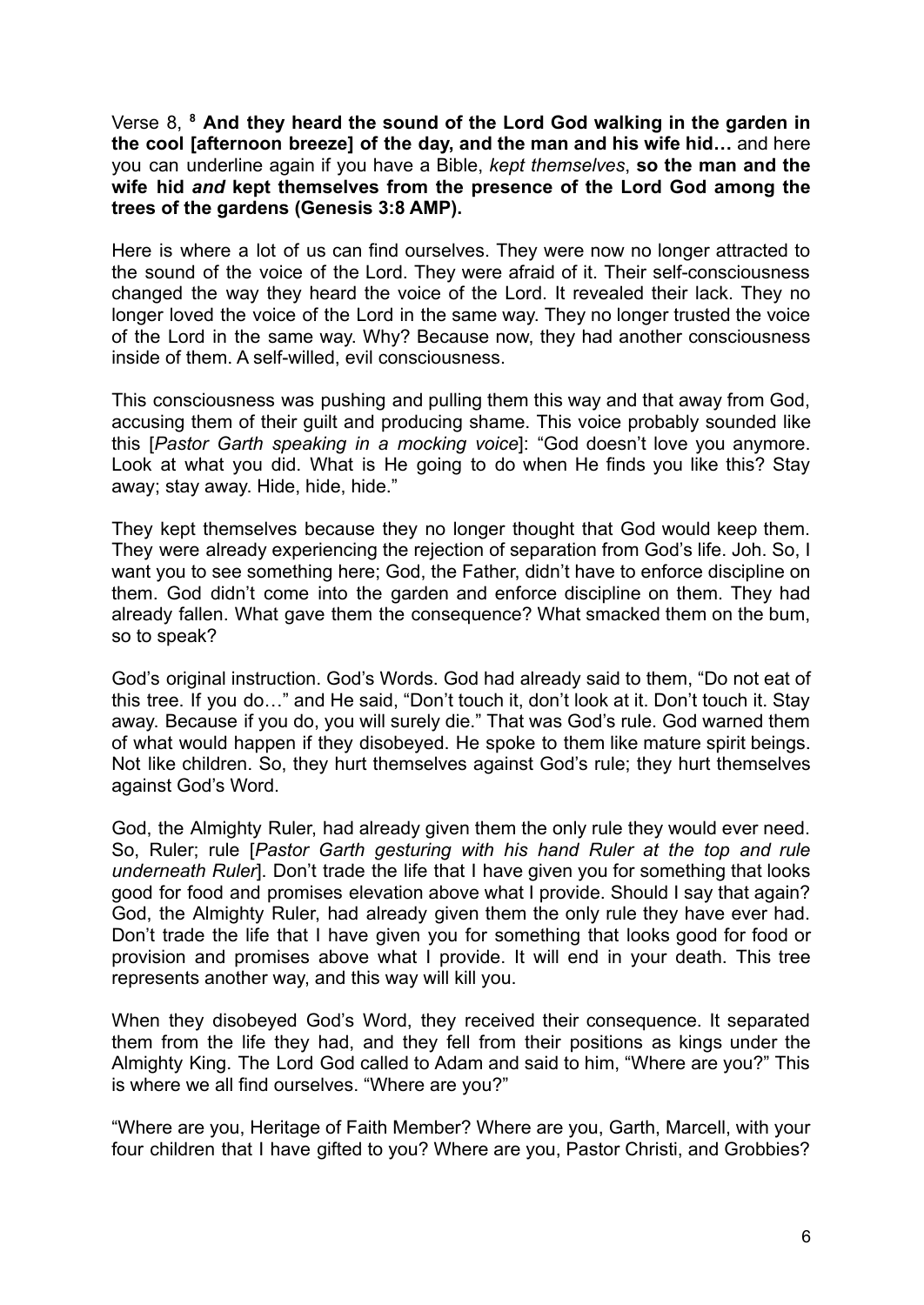Where are you, Brynn, and Miranda? Where are you, Interns? Where are you, every one of you?"

What was God really asking here? "Where's your life? Where's your heart? Don't keep yourself from Me", and in this situation: "You've never done this before; you've never kept yourself from Me." He's saying to all of us: "Don't keep yourself from Me. This is not good; to keep yourself; where are you, My beloved child?"

Do you think God didn't know where they were? Of course, He knew where they were, but He wanted them to come out to Him. Do you hear His call, church? Do you hear His call, church? He's calling us all to come to Him. He's calling you now. He's calling us to walk and talk with Him in the garden of our hearts.

He wants to fill us once again with His life, with His sound, with His glory, and with His Spirit. Through generations, the Almighty God, our Ruler, has been calling us to come to Him. To love Him, and for us to worship Him only. To trade with Him only, to exchange the lies for truth, to exchange sin for love.

This was amazing to me; the Lord instructed me to go and look up the original Hebrew word for *sin*, and it's translated: *chata*, c-h-a-t-a, which means: *to go astray; to miss the mark*, and it comes down to one basic purpose, which they went astray from, and missed the mark, which is: **To love the Lord your God with all your heart, and with all your soul, and with all your mind, and strength**, and: **To love your neighbour as you love yourself. (Mark 12:30-31 AMP)** Missing this mark is what has destroyed the foundations of a godly society.

Psalms 11, verse 3 in the Amplified; I want you to see this for yourself. Psalms 11, verse 3 in the Amplified: **³ "If the foundations,** this is just the plain Amplified, **[of a godly society] are destroyed, What can the righteous do?" (Psalms 11:3 AMP)** This is the Old Testament. So, David's asking: "If the foundations are destroyed of a godly society, what do the righteous do?"

1 Peter 3, verse 18: **¹**⁸ **For Christ [the Messiah Himself] died for sins once for all, the Righteous for the unrighteous (the Just for the unjust, the Innocent for the guilty), that He,** being Jesus, <sup>18</sup> might bring us to God. (1 Peter 3:18 AMPC) And this is where I want you to see the picture of God holding us by our hands, by the hand and taking us to God. **¹**⁸ **In His human body He was put to death, but He was made alive in the spirit…(1 Peter 3:18 AMPC)**

This was and is God's plan and purpose for us, church. To take the hand of Jesus, so He may bring us to God. To take us out of Babylon and restore, repair, and rebuild, starting with the foundations.

What are the foundations of a godly society? This is also very interesting. The word *society* comes from the Latin word *socius*, s-o-c-i-u-s, which means *companion*. So, a godly society is built upon the companionship we have with Jesus - we have with Jesus the Father and the Holy Spirit.

First our companionship with Jesus, personally, His companionship, then in our marriage, His companionship in our families, with our children, and then our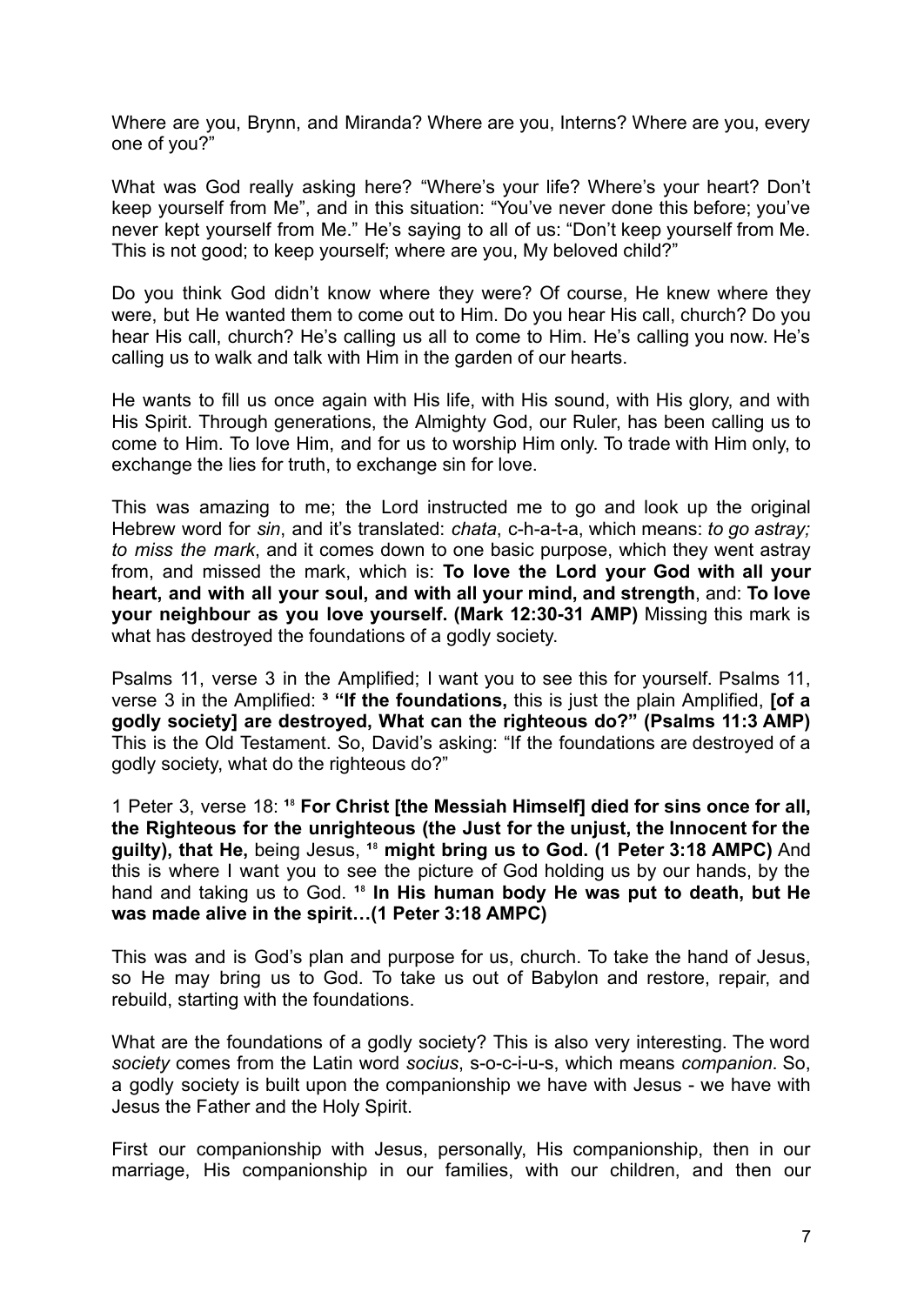blood-bought family, the town, the city, the nations. Where do the foundations or the repairing of the foundations begin? With me. First, me and my companionship with the Lord, coming out of self-oneness into union with the Father. Hallelujah.

This is how we come out of Babylon together: Holding hands with Jesus first, then families, then each other. One thing is for sure. This church is coming out. Praise the Lord. We are. We don't really have a choice; you might think you have a choice, but in this church, God is taking us because we are all becoming little children. I wanted to read you one last thing quickly.

This is Pastor John's prophecy from the beginning of this year, Big and Bold Version 2; *He is doing something very powerful in this Ecclesia to govern, to show all the beings in the universe that this Ecclesia knows who they are in Christ Jesus and they know who they are together in Christ Jesus and right now.* And so, for me, I've underlined *together* as family, family at home, family in the Church.

*We must focus on relationships and be Big and Bold in our relationship development and growth. We're going to push the envelope with relationships and see what God can do in covenant* together. *See what God can do as we serve and as we love.* So, serve, love, *and as we speak words of gentleness and kindness, and we become the hands of Christ, the mouth of Christ, the feet of Christ, and we begin to do what Christ did.*

I want you to see this, church, for yourself first and then in your home. Right? How will we do it in the Church unless it first happens at home? I'll never forget a day I was standing in the back, then I was listening in the sound room, and I was listening to Pastor Sharon speak about the Church being our greatest attraction. And in my heart, I was saying: "Yes, Lord. Yes, Lord" And you know what He said to me? It was one of those times where I felt His voice like a hammer. I felt Him hit me with His Word. And He said, "The Church will never be your greatest attraction until your wife is first." Since I've had children, He's changed it more: He said, "Your wife and your family." Why? Because the same things that you love, and are a distraction to you in your home outside of your home, will be the same that you love more than your wife or your children. Right? Those things that you love, those distractions that you love, the things of the world that you love. Those same distractions, those things that you love, will come with you into the Church and will be the same reasons why the Church won't be your greatest attraction. Right? By Church, we mean actually, God, the Father, right?

I want you to listen to this again because God wants this for ourselves and in our home first. *See what God can do as we serve, as we love, and as we speak words of gentleness and kindness, and we become the hands of Christ, the mouth of Christ, the feet of Christ, and we do the things that Christ did.*

*First with the people around us in our home,* this is Pastor John, a*nd then the people that we're with, in the smaller communities of work and church, and then see how God takes us from there. I believe,* this is Pastor John, *I believe we're going to see that and as we do, God will take the energy that we have in our obedience, and people will come to the shining of His glory*. Hallelujah. Glory to Jesus.